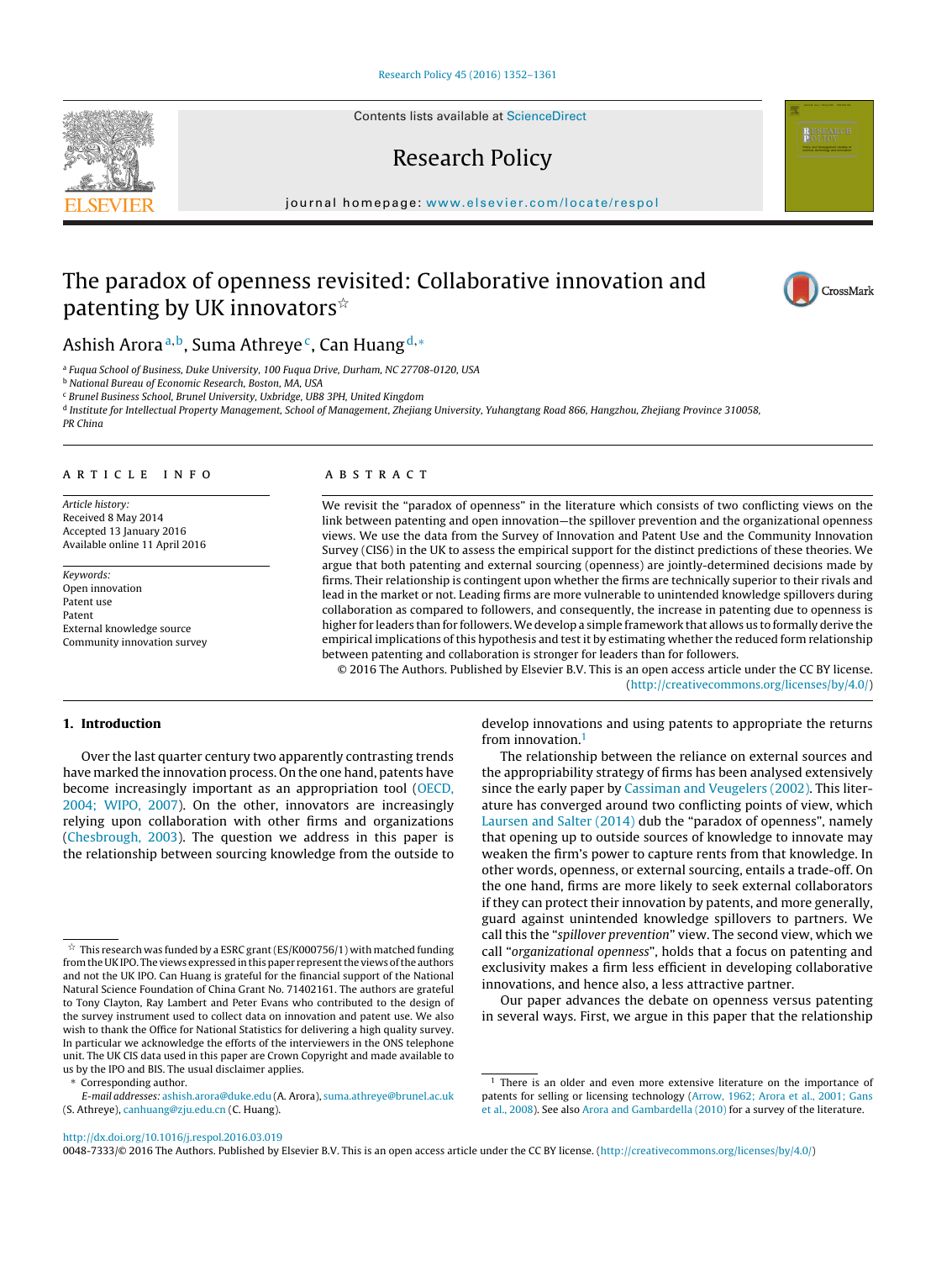between external sourcing (openness) and patenting is contingent. Firms will make different choices depending upon whether they are technically superior to their rivals and lead in the market or not. Put differently, the trade-off between appropriating benefits and enhancing the efficiency of collaboration differs between leaders and followers. Leading firms are more vulnerable to unintended knowledge spillovers during collaboration as compared to followers, and consequently, the increase in patenting due to openness is higher for leaders than for followers. We test this by estimating whether the reduced form relationship between patenting and collaboration is stronger for leaders than for followers.

Second, we advance the literature by treating both patenting and openness as choices made by the firm, and therefore, as jointly determined endogenous variables. The existing literature has treated either openness as logically prior to appropriability (e.g., [Laursen](#page-9-0) [and](#page-9-0) [Salter,](#page-9-0) [2014\)](#page-9-0) or appropriability as logically prior (e.g., [Zobel](#page-9-0) et [al.,](#page-9-0) [2013\).](#page-9-0) We develop a simple framework that provides a useful way to link the underlying theories based on the costs and benefits of collaborative innovation to the observed relationship between patenting and openness. Instead of interpreting our results as causal relationships, we treat them as describing the patterns of association between patenting and openness, and use our framework to infer what these patterns imply for various theories, and how this varies between leaders and followers.

Our third contribution is to introduce new and more precise measures of the use of patents based upon a new survey, instead of relying upon perceived importance of various appropriability strategies as much of the existing literature has done. Our data are based on a survey of over 800 UK firms using the sixth wave of the Community Innovation Survey (CIS 6). We are able to augment our data by also using the responses of these firms in the CIS 6.

The remainder of this paper is organised in the following way: Section 2 surveys the relevant literature on the paradox of openness and highlights the issues that limit the empirical analysis in this area. Section [3](#page-3-0) articulates why leaders face a different tradeoff from followers, and provides a simple model of the benefits and costs of openness that links the theoretical trade-off to behaviour, which motivates our empirical analysis. Section [4](#page-4-0) introduces the data and describes our key measures. Section [5](#page-5-0) discusses the empirical results. Section [6](#page-8-0) concludes.

#### **2. Openness and appropriability**

#### 2.1. Theoretical views

There are two dominant views on how patenting is related to use of external knowledge sources in innovation – we call these the "spillover prevention" theory and the "organizational openness" theory.

In the "spillover prevention" theory [\(Cassiman](#page-9-0) [and](#page-9-0) [Veugelers,](#page-9-0) [2002\)](#page-9-0) firms engaged in outside collaboration favour the use of patents as a means of reducing spillovers of valuable knowledge to external partners. In the simplest version of the spillover theory, firms want to prevent imitation of their (focal) innovation and patent in order to protect the rents from that innovation. The likelihood of spillovers is greater if the firm is open i.e., if it collaborates with a partner, because collaboration inevitably reveals more information to others than if the innovation were entirely in-house.

It is widely recognized that using external knowledge could make it more difficult to protect the innovation. For instance, [Noordhoff](#page-9-0) et [al.](#page-9-0) [\(2011\)](#page-9-0) argue that innovations sourced from customers carry the risk that the customer may implement the invention itself, in effect becoming a competitor. [Giarratana](#page-9-0) [and](#page-9-0) [Mariani](#page-9-0) [\(2014\)](#page-9-0) argue that using outside sources of knowledge makes it harder to enforce secrecy within the firm, increasing the risk of imitation. Consequently, if a firm is unwilling to patent, or if patents are ineffective, it may choose to be closed. The key takeaway is that a firm has a greater incentive to patent if it is open than if it is closed. Simply put, in this view, we expect to see a positive association between patenting and openness.

Protecting the focal innovation is not the only source of positive association between patenting and openness. Many innovations are complex and require prior knowledge or background knowledge. Crucial bits of background information can leak out to partners during collaboration. Patents can protect against leakage of background material as well. [Arora](#page-9-0) [and](#page-9-0) [Merges](#page-9-0) [\(2004\)](#page-9-0) develop an analytical model in which the fear of knowledge spillovers may lead firms to internalize research even ifinternal research is less productive than external research, and the patents condition this trade-off. Using firm-level data from Germany, [Buss](#page-9-0) [and](#page-9-0) [Peukert](#page-9-0) [\(2015\)](#page-9-0) document a positive link between R&D outsourcing and intellectual property infringement, particularly for generic knowledge.

More broadly, scholars have argued that strong IPRs are often beneficial and potentially even necessary for open innovation [\(Arora](#page-9-0) [and](#page-9-0) [Gambardella,](#page-9-0) [1994;](#page-9-0) [Chesbrough,](#page-9-0) [2003\).](#page-9-0) Thus, [Graham](#page-9-0) [and](#page-9-0) [Mowery](#page-9-0) [\(2006\)](#page-9-0) suggest that "... IP protection creates a platform for the transfer of knowledge assets. . ." (p.185). Note that [Arora](#page-9-0) [and](#page-9-0) [Gambardella](#page-9-0) [\(1994\)](#page-9-0) and [Graham](#page-9-0) [and](#page-9-0) [Mowery](#page-9-0) [\(2006\)](#page-9-0) have focused on the importance of IP protection to the agent transferring knowledge rather than sourcing it, whereas this paper is focused on firms sourcing external knowledge.

A different source of positive association between patenting and openness is that open firms may patent to signal their innovative capabilities to other firms ([Alexy](#page-9-0) et [al.,](#page-9-0) [2009;](#page-9-0) [Hagedoorn](#page-9-0) [and](#page-9-0) [Ridder,](#page-9-0) [2012\).](#page-9-0) For instance, [Hagedoorn](#page-9-0) [and](#page-9-0) [Ridder](#page-9-0) [\(2012\)](#page-9-0) surveyed 86 firms which are active in open innovation and found that nearly 90% of the firms regard patent as important method for signaling the nature of their technological capabilities.

In sum, firms that rely on external sources of knowledge (open firms) will patent much more than firms that do not (closed firms) for three reasons. First, they want to protect their focal innovation produced through collaboration; second, they want to protect the background knowledge implicit in the innovation; and third, they want to send out precise signals about their value as innovation partners.

By contrast, the "organizational openness" theory, inspired partly by studies of open-source software and the literature on "collective invention" (cf. [Allen,](#page-9-0) [1983;](#page-9-0) [Bessen](#page-9-0) [and](#page-9-0) [Nuvolari,](#page-9-0) [2012\),](#page-9-0) implies that firms engaged in external collaboration should be less likely to use patents. [Laursen](#page-9-0) [and](#page-9-0) [Salter](#page-9-0) [\(2014\)](#page-9-0) note that a focus on patenting may make it harder to collaborate with outsiders. For instance, [Foss](#page-9-0) et [al.](#page-9-0) [\(2011\)](#page-9-0) show that in order to benefit from customer interactions, firms have to delegate responsibility and increase internal communication. An unintended consequence may be that proprietary information can spill out. In other words, a focus on protecting the firm's proprietary information is likely to make it more difficult to collaborate with outsiders. Other scholars have also stressed the tension between IPR and openness to outside knowledge. [Jensen](#page-9-0) [and](#page-9-0) [Webster](#page-9-0) [\(2009\)](#page-9-0) contend that knowledge capture practices may impede collaborative knowledge creation process. For example, interacting with other organizations to stimulate knowledge creation relies on interdependencies and reciprocities, whereas patenting gives rise to exclusivity. The emphasis on exclusivity that a patenting intensive appropriation strategy entails can impede the efficiency of collaborative development of innovation.

Interestingly, even those who believe that open innovation is often facilitated by strong intellectual property rights (IPR), concede that firms may benefit from voluntarily waiving some of their intellectual property rights [\(Chesbrough](#page-9-0) [and](#page-9-0) [Appleyard,](#page-9-0) [2007;](#page-9-0) [Pisano,](#page-9-0) [2006\).](#page-9-0) The strategy that firms choose to purposefully disclose selected knowledge to general public (including competitors),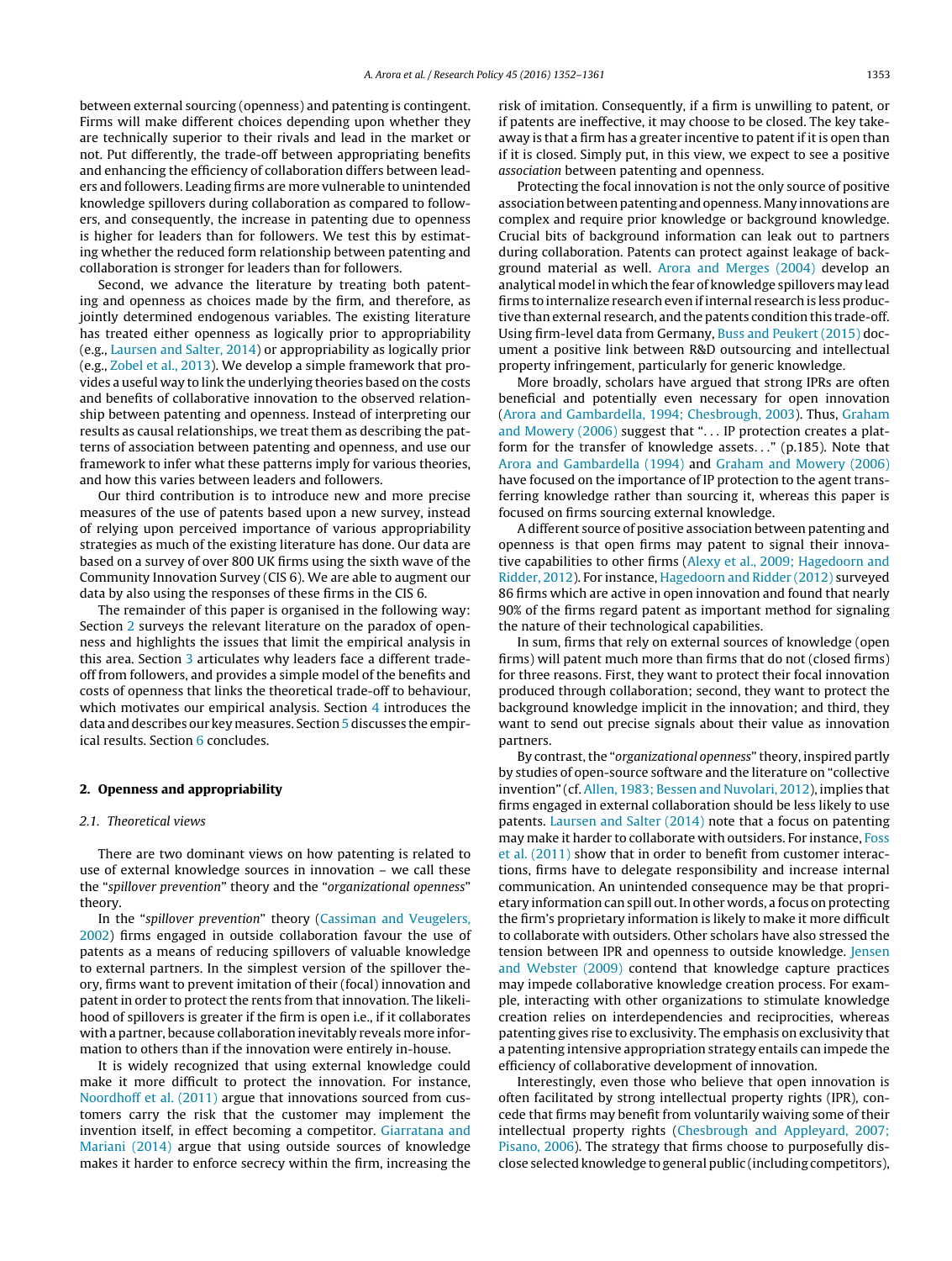instead of keeping them proprietary, is termed as "selective revealing" ([Henkel,](#page-9-0) [2006;](#page-9-0) [Henkel](#page-9-0) et [al.,](#page-9-0) [2014;](#page-9-0) [Alexy](#page-9-0) et [al.,](#page-9-0) [2013\).](#page-9-0)2 By engaging in selective revealing, a focal firm can encourage others to participate in shared problems solving or to make complementary investments [\(Alexy](#page-9-0) et [al.,](#page-9-0) [2013\).](#page-9-0) In other words, patenting and associated secrecy can make a firm a less attractive partner to potential collaborators. Thus, the organizational openness view would posit that firms that seek external knowledge for innovation are less likely to patent because patenting impedes their ability to gain from collaboration, and because they want to be attractive partners for potential collaborators.

To summarize, the literature on openness and appropriability has stressed different aspects of the tradeoff. The empirical literature has also documented a variety of findings. Some studies find a positive relationship between appropriability and openness. For instance, [Cassiman](#page-9-0) [and](#page-9-0) [Veugelers](#page-9-0) [\(2002\)](#page-9-0) use data on Belgian innovators from the European Community Innovation Survey (CIS) to test how firms fashion their appropriation strategy to guard against spillover of knowledge in formal R&D collaborations. They find that the reported effectiveness of "strategic appropriation" (secrecy, complexity, lead-time) is positively related to the probability of external collaboration, but also that the probability of external collaboration is not related to the effectiveness of intellectualproperty protection (patents, trademarks, and copyrights). [Zobel](#page-9-0) et [al.](#page-9-0) [\(2013\)](#page-9-0) find that patenting is positively associated with different types of external collaborations for a sample of solar technology start-ups in the U.S.

Other scholars report opposite findings. Based on the survey data of 785 Australian firms, [Jensen](#page-9-0) [and](#page-9-0) [Webster](#page-9-0) [\(2009\)](#page-9-0) conclude that the firms favoring internal R&D and relying upon secrecy and patenting are less likely exchange of knowledge with partners. When firms do use external knowledge, they rely on licensing, hiring other organizations' workers, and public domain sources such as patent disclosures, publications and technical meetings. Firms that rely upon external knowledge operate in the opposite manner: They are less likely to use patenting and secrecy and collaborate with suppliers, customers, and other partners. [Alexy](#page-9-0) et [al.](#page-9-0) [\(2014\)](#page-9-0) do not report the direct relationship between patenting and openness, but their results indicate that patenting intensive firms are less likely to be open, particularly when they are underperforming.

Other studies report intermediate findings. For instance, [Arundel](#page-9-0) [\(2001\)](#page-9-0) analyses the data of the 1993 European Community Innovation Survey for up to 2849 R&D-performing firms, and finds only weak evidence that participation in cooperative R&D increases the value of patents over secrecy for product innovations. [Laursen](#page-9-0) [and](#page-9-0) [Salter](#page-9-0) [\(2014\),](#page-9-0) using data on over 2900 innovators from the 4th UK community Innovation Survey, find that openness first increases and then decreases with an emphasis on appropriability. [Huang](#page-9-0) et [al.](#page-9-0) [\(2014\)](#page-9-0) use data from a 2003 survey of over 4000 Australian firms. They too find that the degree of openness is non-linearly related to appropriability. However, when they restrict attention to formal appropriability (patents, copyrights and trademarks), they find a positive relationship between appropriability and openness. [Arora](#page-9-0) et [al.](#page-9-0) [\(2014\),](#page-9-0) using data on nearly 1500 American manufacturing firms, finds that there is no systematic difference on average between firms that used external inventions versus those that used internal inventions. However, they also find

that firms that relied upon customers and suppliers for inventions were less likely to patent the focal invention than firms that relied upon internal invention, whereas firms that used inventions from universities, independent inventors and R&D suppliers were more likely to patent the focal invention.

#### 2.2. Econometric and measurement challenges

The empirical literature on openness and appropriability suffers from some shortcomings. Many studies have tended to use measures of appropriability in general, often because specific information on patent use is difficult to obtain. $3$  Yet, the use of patents is fundamentally different from other types of appropriability strategies such as secrecy, first mover advantage or product complexity. For instance, collaboration will surely weaken the ability of the firm to keep secrets. Indeed, [Arundel](#page-9-0) [\(2001\)](#page-9-0) reports that openness is associated with a greater importance of patenting relative to secrecy. Similarly, knowledge itself is "non-rival" in use. Consequently, both partners can use it, reducing the chances of conflict, unless one partner wishes to patent it. Thus, [Huang](#page-9-0) et [al.](#page-9-0) [\(2014\)](#page-9-0) find different results when they focus on formal versus informal appropriability. By focusing on a widely studied means of appropriability, namely patenting, we hope to sharpen our understanding of this complex topic.

Another shortcoming is the use of the reported effectiveness of patents as perceived by the respondent rather than actual use of appropriation methods to protect innovations. Perceived effectiveness scores are problematic. Though ordinal, they are typically treated as cardinal variables in regressions. Perhaps even more problematic is that they are not easy to compare across respondents. Many, but not all, of the studies cited above, including [Arundel](#page-9-0) [\(2001\),](#page-9-0) [Cassiman](#page-9-0) [and](#page-9-0) [Veugelers](#page-9-0) [\(2002\),](#page-9-0) [Laursen](#page-9-0) [and](#page-9-0) [Salter](#page-9-0) [\(2014\),](#page-9-0) and [Huang](#page-9-0) et [al.](#page-9-0) [\(2014\),](#page-9-0) use ordinal scaled measures of the importance of appropriability mechanisms, which are then aggregated in a variety of ways.

Actual measures of patenting intensity of innovations can overcome this limitation but are not commonly used.<sup>4</sup> Pérez-Luño [and](#page-9-0) [Valle-Cabrera](#page-9-0) [\(2011\),](#page-9-0) [Cohen](#page-9-0) et [al.](#page-9-0) [\(2000\),](#page-9-0) [Alexy](#page-9-0) et [al.](#page-9-0) [\(2014\)](#page-9-0) ask innovating firms about their use of patenting in general (specifically, the percentage of their innovations for which they had applied for patents), but [Arora](#page-9-0) et [al.](#page-9-0) [\(2014\)](#page-9-0) ask respondents whether they had patented their most significant innovation—the innovation that accounted for a plurality of their sales—over the last three years. In our empirical analysis, we feature the latter measure, namely whether the firm has patented its most significant innovation. We find similar, though weaker, results using the share of innovations protected by patents.

Lastly, the empirical literature has treated the trade-off between appropriability (patenting) and openness as a causal relationship (e.g., [Cassiman](#page-9-0) [and](#page-9-0) [Veugelers,](#page-9-0) [2002;](#page-9-0) [Laursen](#page-9-0) [and](#page-9-0) [Salter,](#page-9-0) [2014;](#page-9-0) [Huang](#page-9-0) et [al.,](#page-9-0) [2014;](#page-9-0) [Alexy](#page-9-0) et al., [2013;](#page-9-0) [Zobel](#page-9-0) et al., 2013).<sup>5</sup> This is problematic because both patenting and openness are strategic choices by the firm and it is difficult to assign logical priority.

<sup>2</sup> Practices similar to selective revealing have long existed and can be found in historical accounts. [Allen](#page-9-0) [\(1983\)](#page-9-0) documents how the sharing of information among competitors in the English blast furnaces industry in 1850–1875 contributed to the innovation and development of the industry. [Nuvolari](#page-9-0) [\(2004\)](#page-9-0) also studies the collective invention settings in the Cornish mining district in the early period of industrialization, which contributed to the development of one of the key technologies of that period, steam power.

<sup>&</sup>lt;sup>3</sup> For instance, [Laursen](#page-9-0) [and](#page-9-0) [Salter](#page-9-0) [\(2014\)](#page-9-0) do not distinguish between formal appropriation mechanisms such as patents, and appropriation via secrecy or leadtime, [Cassiman](#page-9-0) [and](#page-9-0) [Veugelers](#page-9-0) [\(2002\)](#page-9-0) divide appropriation strategy into formal appropriation strategies (which include patents, but also trademarks and copyrights) and other types of appropriation strategies.

<sup>4</sup> Earlier rounds of CIS typically lacked information on actual use. In some instances, all that was asked was whether the firm had patented or not, without normalizing by the scale of innovation activity. The latest UK CIS does ask for actual share of innovations protected by the different methods of appropriability.

<sup>&</sup>lt;sup>5</sup> In some cases, scholars (e.g., [Huang](#page-9-0) et [al.,](#page-9-0) [2014\)](#page-9-0) have compounded the problem by not distinguishing between firms that successfully innovate and those that do not. It is likely that firms that do not innovate are less likely to patent and also less likely to report external collaborations.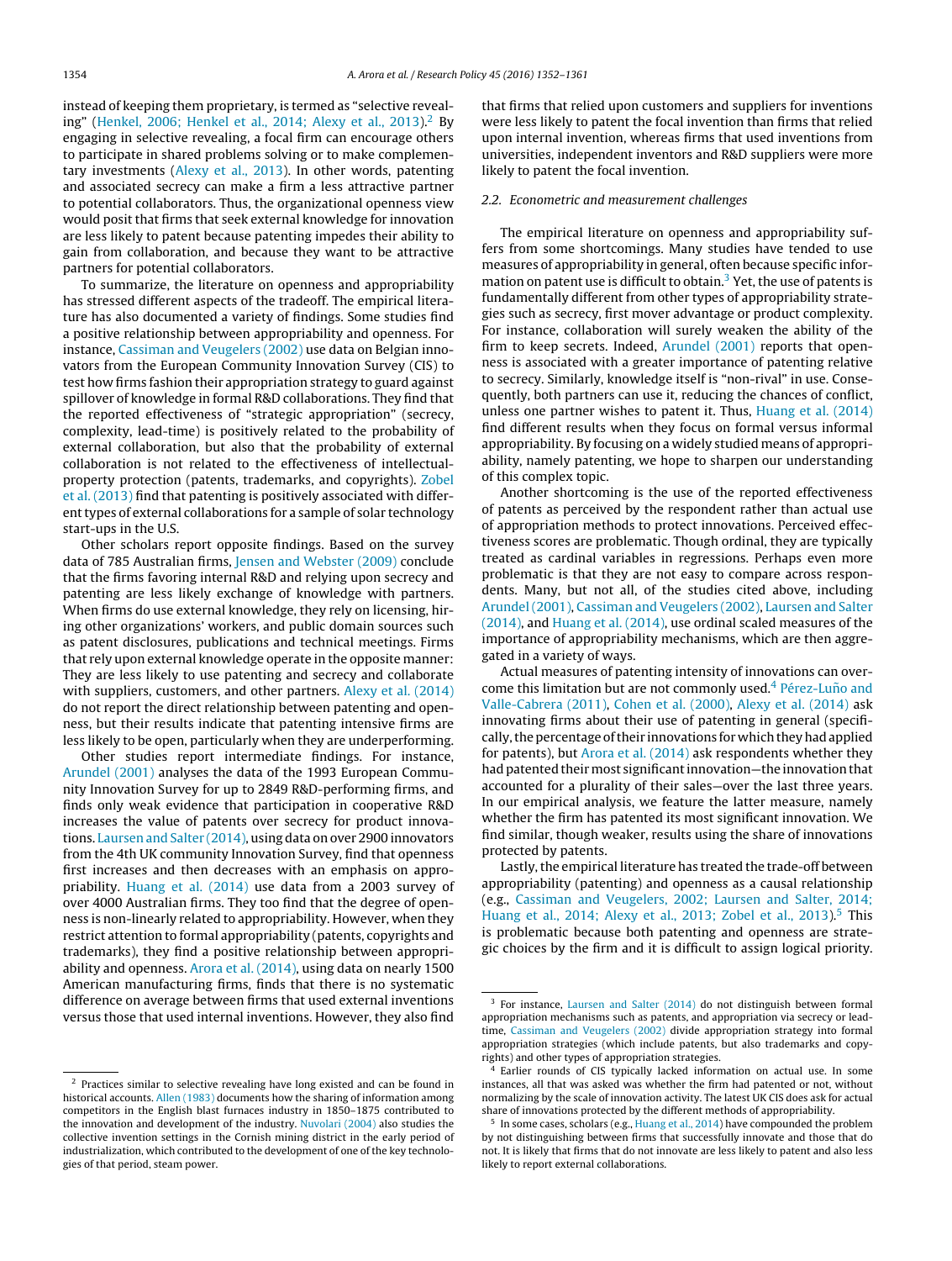<span id="page-3-0"></span>Empirically, this requires instruments for the endogenous choice, a difficult task which the literature has rarely undertaken successfully. This problem can however be sidestepped because theory does not prescribe causality. Instead it prescribes patterns of association. An example of such an approach is [Buss](#page-9-0) [and](#page-9-0) [Peukert\(2015\),](#page-9-0) who eschew causal estimation and instead use reduced form estimation to show that R&D outsourcing is associated with higher likelihood of product infringement.

Further, as developed more fully in the next section, the association between openness and patent use will differ in strength, and perhaps also in direction, across different types of firms. Firms have heterogeneous abilities but there is little attempt in the empirical literature to distinguish between the different types of firms—such as firms which are technology leaders and those that are technology followers. In other contexts where technological leakages may pose a strategic threat or advantage, scholars have emphasised the different costs of collaboration to leaders and followers. For example, writing about agglomeration economies, regional spillovers and MNE location, [Alcácer](#page-9-0) [and](#page-9-0) [Chung](#page-9-0) [\(2014\)](#page-9-0) and [Chung](#page-9-0) [and](#page-9-0) [Alcacer](#page-9-0) [\(2002\)](#page-9-0) find technology leaders care more about accessing scientific resources from locations while technology followers are likely to position themselves to profit from locating in areas where spillovers are prevalent. Agglomerations thus mainly attract technology followers that hope to benefit from spillovers while technology leaders are more likely to pursue specialised scientific assets.

## **3. Leaders, followers and the paradox of openness revisited**

The tradeoff between openness and appropriation is contingent upon the type of firm. Specifically, the association between patenting and openness will be stronger when the focal firm invests heavily in research and development, and relies upon product innovation, because such a firm is more vulnerable to spillovers during collaboration. Such firms will have proprietary technical information which distinguishes them from rivals. Their profits are also more sensitive to the entry of imitators, which erode innovation rents. These firms, whom we call leaders, are more likely to benefit from patents if they are open, as compared to followers, who have less to gain from patenting, and potentially more to gain from successfully collaborating. Followers have less proprietary technical information. They also typically have less to fear that their spillovers will facilitate the entry of other competitors. As a result, their benefits from patenting should be less closely related to whether they are open or not, as compared to leaders.

To express this intuition more precisely, we develop a framework which makes explicit the costs and benefits of both openness and patenting and recognises that firms make decisions on patenting and openness at the same time. Let V be the value from the innovation without collaboration and  $(V + x + y)$  be the value with collaboration. We assume  $x > 0$  which is the same as assuming that collaboration creates value. When there is a potential for spillovers, the value with collaboration will include an additional term, y, which y represents leakage of knowledge. We assume that spillovers reduce value i.e.,  $y < 0$ . Thus  $x + y$  represents the net incremental profit from collaborating during innovation.

Patenting offers firms an opportunity to reduce leakage losses during collaboration and, independent of collaboration, potentially also increases the value of the innovation by preventing imitation. For a closed firm, let  $V^p$  be the payoff from innovation with a patent, and  $V' = V^p - V$  represent the change in value if firm patents. Similarly, for an open firm, the payoff it patents is  $V^p + x^p + y^p$ , where  $x^p$ represents the benefit of collaboration with a patent, and y<sup>p</sup> represents the loss of value due to leakage of information protected by a patent. Thus  $x' = x^p - x$  represents how the incremental value from collaboration changes if the firm patents. Similarly  $y' = y^p - y$  represents the reduction in value loss due to leakage of valuable information, either about the focal innovation or background knowledge.

Note that V' represents the "traditional" motive for patenting, namely to protect the focal innovation. Not all innovations can be patented. Moreover, an innovation may not be worth patenting, once the direct costs of obtaining a patent and the indirect costs, in the form of disclosure, are taken into account. Therefore, V' can be either positive or negative.

One can interpret x' as representing the potential inefficiency in collaboration when the partners are trying to collaborate but one is focused on patenting. Organisational-openness theory implies x < 0 because patenting reduces the value from collaboration. Finally,  $y'$  represents the potential benefit from patenting to guard against spillovers during collaboration, and the spilloverprevention theory implies  $y' > 0$ . The sum,  $x' + y'$ , represents the difference in the incremental payoff to patenting between open and closed firms.

Since patenting and openness are not randomly assigned to firms but jointly determined, moving from theoretical trade-offs to observed combinations of choices depends not only on the payoffto that choice but also the payoffs of all other choices. Using the notation developed above, we can specify four combinations, along with the associated payoffs – (i) collaborate and patent  $(V^p + x^p + y^p)$ ; (ii) collaborate and not patent  $(V+x+y)$ ; (iii) not collaborate and patent ( $V<sup>p</sup>$ ); and not collaborate and not patent (V). If we assume that the payoff from each choice has an additive error term that is iid and distributed with a Generalized Extreme Value (GEV) distribution, the probability of the different combination of choices can be written as follows $6$ 

 $Pr(nocollaborate\&nopattention) = exp(V)/D$  (1)

 $Pr(nocollaborate\&pattern) = exp(V<sup>p</sup>)/D$  (2)

 $Pr(collaborate\&nopatement) = exp(V + x + y)/D$  (3)

 $Pr(collaborate\&pattern) = exp(V^p + x^p + y^p)/D$  (4)

Where  $D = exp(V) + exp(V^p) + exp(V+x+y) + exp(V^p + x^p + y^p)$ 

Notice that the joint probability given in  $(4)$  is related to but different from the probability of collaboration given patenting—the focus of much of the empirical literature. In fact there are four conditional probabilities we could derive and they are given by:

$$
Pr(collaboration|pattern) = exp(Vp + xp + yp - Vp)/
$$

$$
(1 + \exp(V^{p} + x^{p} + y^{p} - V)) = \exp(x^{p} + y^{p})/(1 + \exp(x^{p} + y^{p}))
$$

$$
(5)
$$

Pr(no collaboration | patent) =  $1/(1 + \exp(x^p + y^p))$  $(5')$ 

 $Pr(\text{pattern}| \text{collision}) = \exp(V^p + x^p + v^p - V - x - v)$ 

$$
(1 + \exp(V^{p} + x^{p} + y^{p} - V - x - y)) = \exp(V' + x' + y')/(1 + \exp(V' + x' + y'))
$$
\n(6)

 $Pr(\text{pattern} | \text{no collaboration}) = exp(V')/(1 + exp(V'))$ (6)  $(6')$ 

 $6$  For instance, the payoff with no collaboration and no patenting is  $V + \varepsilon_1$ , where  $\varepsilon$  is distributed with GEV type I distribution, and the other payoffs are analogously defined. These are the assumptions underlying the familiar multinomial logit model. Though we do show the joint probabilities using simple contingency tables, separately for leaders and followers, we do not estimate a multinomial logit because it would imply estimating a separate set of parameters for each of the choices. With limited number of observations, we chose to directly estimate the expectation of patenting conditional upon openness for leaders and followers.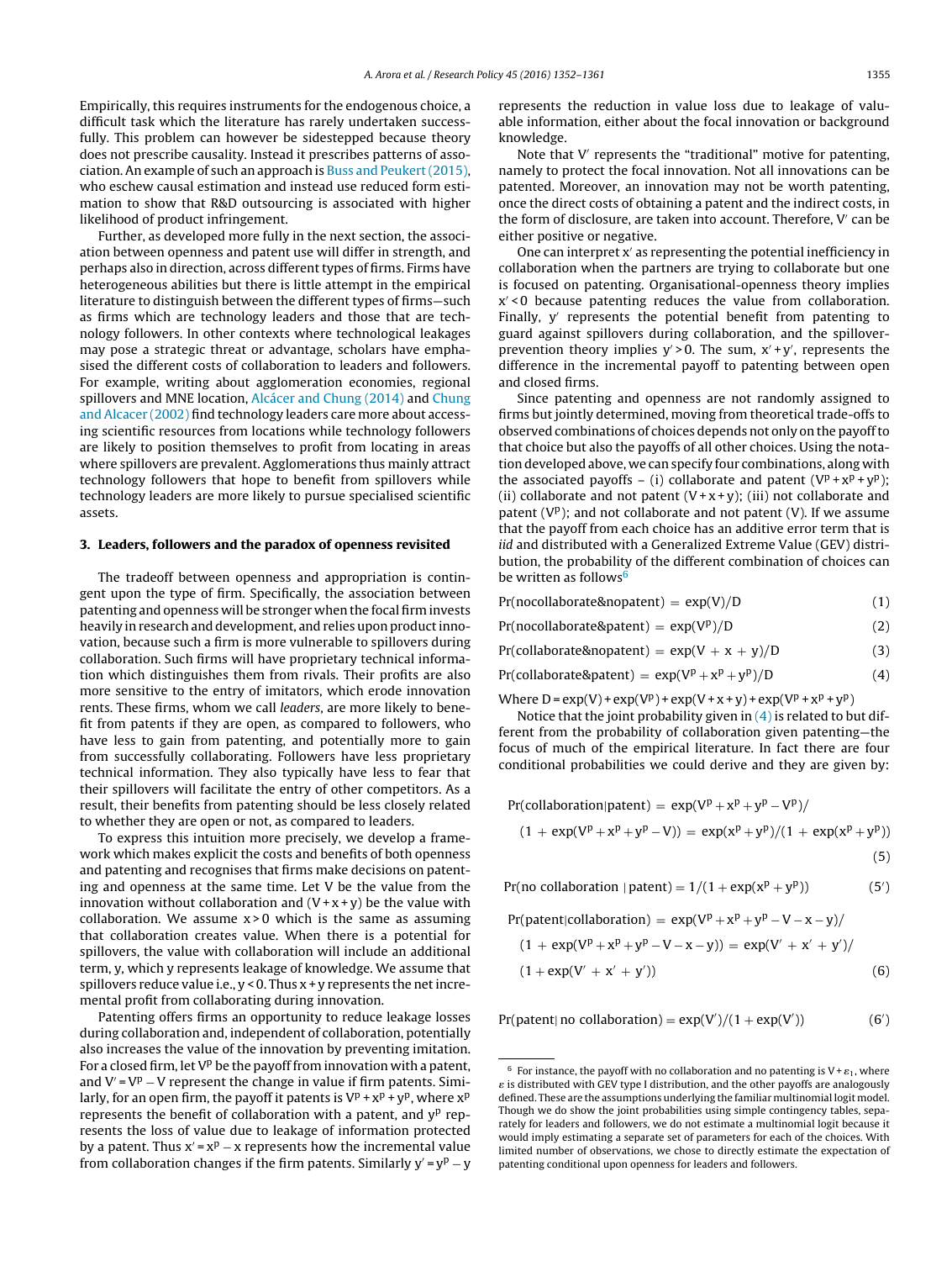<span id="page-4-0"></span>Some of the literature (e.g. [Laursen](#page-9-0) [and](#page-9-0) [Salter,](#page-9-0) [2014\)](#page-9-0) has effectively compared  $(5)$  with  $(5')$ .<sup>7</sup> [Zobel](#page-9-0) et [al.](#page-9-0)  $(2013)$  by contrast find that the conditional mean of patenting is higher for open than closed firms. They thus compare [\(6\)](#page-3-0) and (6').

Our framework allows us to infer something about the underlying benefits and costs of patenting and collaboration by observing the patenting and collaboration choices made by the firm. For instance, if one finds that patenting firms collaborate more than non-patenting firms, this lets us infer that the sum  $x^p + y^p > 0$ . However, one might find that  $x^p + y^p > 0$  and  $x^p + y^p < x + y$  can be both true, so that patenting actually reduces the benefit of collaboration compared to non-patenting. Again drawing on our framework above, we can see that E(Patenting| open) − E(Patenting| closed) is positive if and only if  $x' + y'$  is positive. Therefore, a positive association between patenting and openness lets us infer that spillover-prevention dominates organizational-openness.

Thus far, however, we have treated all firms as homogeneous. If firms differ, as we argue they do, the average relationship may conceal significant differences, which are both of practical and theoretical significance. To see this we develop the framework further and use the subscripts L and F to denote leaders and followers respectively. As noted right at the beginning of this section we expect spillover prevention will dominate organizational openness for leaders because leaders have more to fear from imitation and knowledge spillovers. This is equivalent to  $x'_L + y'_L$  > 0. In this situation we expect to find leaders patenting more than followers. Thus, If we observe E(Patent | open)<sub>L</sub> > E(Patent | closed)<sub>L</sub> then we can infer that spillover prevention dominates organizational openness for *leaders, or,*  $x'_{L}$  *+y'<sub>L</sub>* > 0 (Proposition 1a).<sup>8</sup>

Similarly, if  $x_F' + y_F' < 0$ , then we could expect that organizational openness dominates spillover prevention for followers. Followers have less proprietary technical information. As followers, they also typically have less to fear that their spillovers will facilitate the entry of other competitors. Thus, firms that are open and seek to benefit from collaboration would also patent less. Thus, if we observe that E(Patent | open)<sub>F</sub> < E(Patent | closed)<sub>F</sub>, we can infer that organizational openness dominates spillover prevention for followers, *i.e.,*  $x'_F + y'_F < 0$  (Proposition 1b).

Comparing patenting by closed leaders and followers reveals the relative value of patenting for leaders and followers If E(Patent  $| \nclosed)_L$  > E(Patent  $| \nclosed)_F$  we can infer that leaders value patents more than followers even absent collaboration, i.e.,  $V_L$  >  $V_F$  (Proposition 2a).

Comparing patenting by open leaders and followers will reveal if open leaders gain more from patenting than open followers. That is,

If E(Patent | open)<sub>L</sub> > E(Patent | open)<sub>F</sub> then we infer that leaders value patents more when collaborating compared to followers, i.e.,  $(V'_{L} + x'_{L} + y'_{L}) - (V'_{F'} + x'_{F} + y'_{F}) > 0$  (Proposition 2b).

In our empirical analysis, we also test the more compact hypothesis  $E(Paten t | open)_L - E(Paten t | close d)_L > E(Paten t |$ open)<sub>F</sub> – E(Patent |closed)<sub>F</sub>. This hypothesis, we believe, is the closest to intuitive argument that leaders are more susceptible to spillovers during collaboration than are followers.  $E(Patent |$ open)<sub>L</sub> − E(Patent |closed)<sub>L</sub> represents the increase in patenting by leaders when they are open compared to when they are closed. E(Patent | open)<sub>F</sub> – E(Patent | closed)<sub>F</sub> represents the corresponding change for followers. Put differently, the difference in patenting between open and closed firms will be larger among the group of firms classified as leaders when compared to the difference in

patenting between open and closed firms among followers. In statistical language we look for "differences in differences".

## **4. Data, methods and variables**

## 4.1. Data

We use the Survey of Innovation and Patent Use (SIPU) commissioned by the UK Intellectual Property Office in September 2012 and administered by the telephone survey team of the Office of National Statistics to test our conjectures. The survey is based on a sampling frame drawn from the sixth wave of Community Innovation Survey (CIS 6) conducted in 2006–2008 and asked questions about firms' innovation and technology in-licensing activities over 2009–2012. The advantage of this sampling frame is that it gave us information on the antecedent technological behaviour of the surveyed firms.

The sample eligible for SIPU comprised of firms that agreed to be contacted again when they took part in the 2009 UK CIS (the CIS 6). In all 1365 firms were contacted and the survey achieved 801 completed interviews and 10 partialinterviews, yielding a response rate of 60.1%. 464 firms could not be contacted and 74 refused to participate in the survey. The SIPU sample yielded information on 329 innovating firms.

#### 4.2. Identifying open and closed firms

We classify the 329 innovative firms into open and closed innovative firms. The openness is defined according to the number of different types of the firms' external collaborators. $9$  In the CIS 6, firms are asked whether they cooperated in innovative activities with six types of organizations: suppliers of equipment, materials, services or software; clients or customers; competitors or other businesses in their industry; consultants, commercial labs, or private R&D institutes; universities or other higher education institutions; and government or public institutes. If a firm collaborated with two or more types of external partners on innovation (the median number of collaborators is two), it is classified as an open innovative firm. Otherwise, it is considered as a closed innovative firm. This method resulted in approximately equal numbers of open and closed firms- there were 163 open and 166 closed firms.

#### 4.3. Identifying technology leaders and followers

We use a k-means cluster analysis to classify firms as technology leaders or technology followers.<sup>10</sup> The clustering was based on two variables, viz. R&D intensity (measured the logarithm of internal R&D expenditure divided by number of employees) and the value of innovations (measured by the percentage of revenue

 $7$  We treat collaboration (or openness) as well as patent as binary. For binary variables, the conditional mean is the same as the conditional probability, so that, for instance, Pr(Collaboration |patent) = E(collaborate | patent).

<sup>8</sup> Proofs of this and other statements are provided in the appendix.

<sup>9</sup> Of these 329 firms, 81 firms had not reported an innovation in CIS 6 but 18 of those 81 had reported ongoing innovation and so were asked questions about collaboration. Only 1 firm of the 18 that had answered the question on collaboration had reported collaborating with a large number of partners. Furthermore, 47 of the remaining 63 firms (75%) had neither bought external R&D nor acquired a patent license (another measure of openness). Hence we treated all the 63 firms as being closed. Excluding these 63 firms from the sample altogether yields qualitatively similar results. We also get similar results if we reclassify firms as open or closed based on whether they had engaged in external technology acquisition, i.e. they either purchased technology licenses or externally contracted R&D in our survey, or acquired external R&D and acquired external knowledge in CIS6. The threshold of a firm being classified as open is lower and we found 193 open firms and correspondingly fewer closed firms.

 $10$  The cluster procedure begins with two initial group centers. Observations are assigned to the group with the closest center. The mean of the observations assigned to each of the groups is computed, and the process is repeated. These steps continue until all observations remain in the same group from the previous iteration [\(Stata,](#page-9-0) [2015\).](#page-9-0)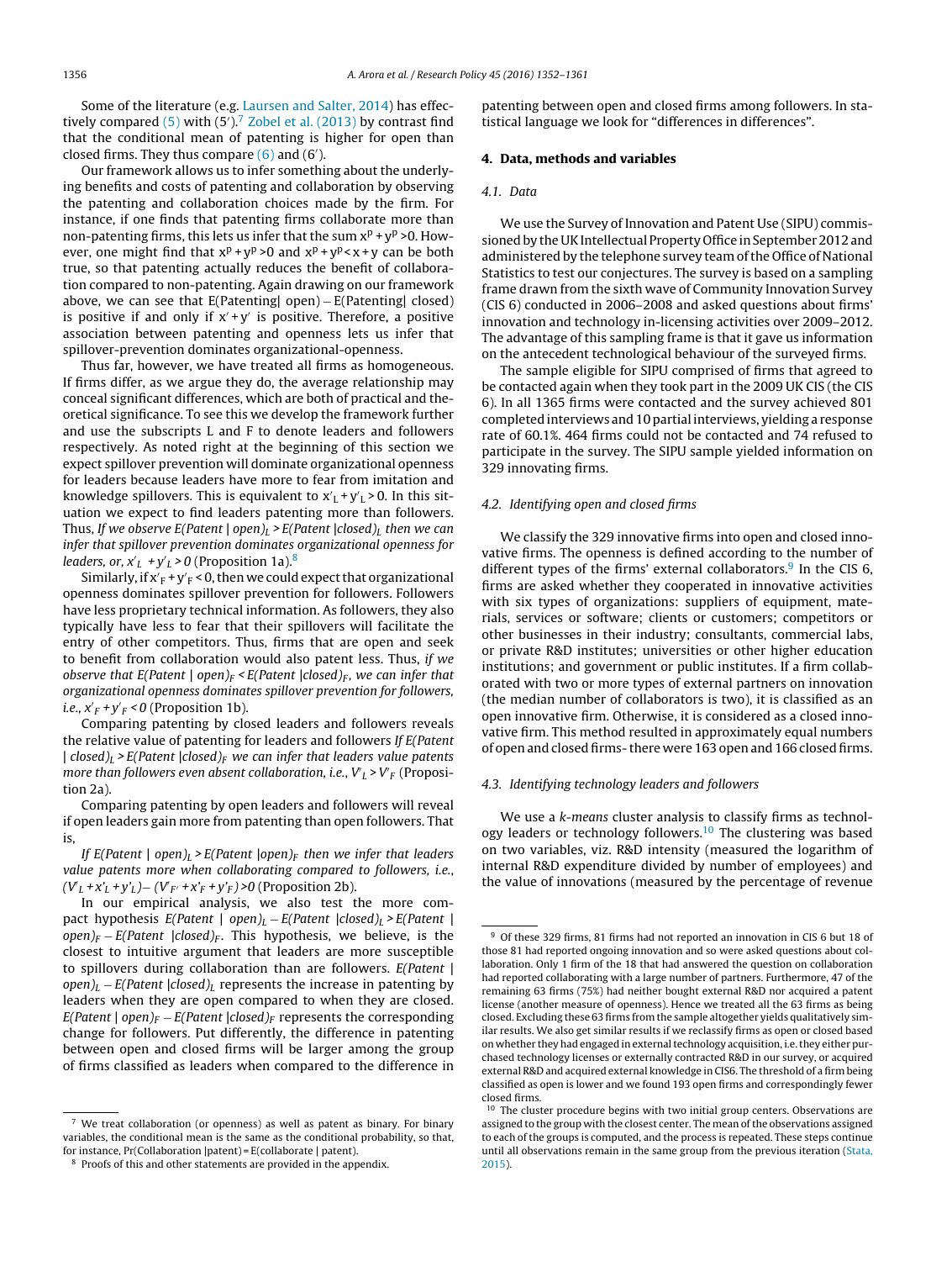<span id="page-5-0"></span>**Table 1** Summary Statistics of Leader and Follower Firms.

|          |         | R&D intensity | % of revenue from<br>product innovation |
|----------|---------|---------------|-----------------------------------------|
| Leader   | Minimum | $\Omega$      | 18                                      |
|          | Mean    | 1.03          | 32.39                                   |
|          | Maximum | 4.17          | 75                                      |
| Follower | Minimum | $\Omega$      | $\Omega$                                |
|          | Mean    | 0.38          | 3.03                                    |
|          | Maximum | 4.41          | 8                                       |
| Total    | Minimum | $\Omega$      | $\Omega$                                |
|          | Mean    | 0.64          | 14.62                                   |
|          | Maximum | 4.41          | 75                                      |

#### **Table 2**

Number of Firms in Four Categories by Leadership and Openness.

|        | Leader | Follower | Total |
|--------|--------|----------|-------|
| Open   | 70     | 93       | 163   |
| Closed | 61     | 105      | 166   |
| Total  | 131    | 198      | 329   |

from product innovation). Unlike openness, where we have roughly equal numbers of open and closed firms, the cluster analysis sensibly yields more followers than leaders. We report the average R&D intensity and average turnover from innovations for firms classified as leaders and followers in Table 1. Based on the leadership and openness measures, we group the firms into four categories: open leader, closed leader, open follower and closed follower (Table 2).

#### 4.4. Patenting

We follow [Arora](#page-9-0) et [al.\(2014\)](#page-9-0) by measuring whether the firm had applied for a patent for their most significant innovation. Respondents were asked, "Of all the new or significantly improved goods or services or processes you brought to market since November 2009, think of the one that accounts for the most turnover"- thus, the most significant innovation is their most valuable one. Then they were asked if they applied for a patent for this innovation. Around 1/6th of the innovative firms had patented their most significant innovation (see the mean of "whether the company applied for a patent for significant innovation", [Table](#page-6-0) 3). $11$ 

We verified the robustness of our results using a second measure of patent propensity viz. the share of innovations patented. We follow [Arundel](#page-9-0) [and](#page-9-0) [Kabla](#page-9-0) [\(1998\)](#page-9-0) and [Cohen](#page-9-0) et [al.](#page-9-0) [\(2000\)](#page-9-0) in the SIPU survey to ask firms what percentage of their innovations was associated with patent applications. In response, firms were asked to select one of six bands for the innovations viz. less than 10%, 10–40%, 41–60%, 61–90%, over 90%. We assume that the percentage in each band is concentrated around the midpoint. Among all respondents, the mean share of innovations patented is around 5%. For patenting firms only, the mean share of innovations patented is about 26%. Both measures yield very similar results. We only feature the results for whether the firm had patented its most significant innovation because typically firms have only a few innovations. The featured measure minimizes measurement error.<sup>12</sup> As well, we can control for whether the innovation is a product innovation or not. Doing so is important because process innovations are typically less likely to be patented.

#### 4.5. Control variables

To control for the influence of the codifiability of firms' knowledge on the patentability of their innovations, we follow [Brusoni](#page-9-0) et [al.](#page-9-0) [\(2005\)](#page-9-0) and create a variable codification of knowledge based on the perceived importance of information from scientific journals and trade/technical publications and importance of information from technical, industry or service standards to firms' innovation related activities, which are recorded in the CIS 6. The CIS6 asks firms to rank from 0 to 3 the importance of information received from various sources to a firm's innovation activities, where 0 indicates that the source is not used and 3 indicates that it is very important. The value of codification of knowledge is the highest value that a firm gave to these two sources.

We use the logarithmic employment as a measurement of a firm's size. In the regression with the dependent variable of whether the company applied for a patent for significant innovation, we add a control variable turnover from significant innovation to control for the importance of the significant innovation to the firm. In the SIPU, firms were asked to indicate what percentage of total turnover was from the significant innovation, such as 1–5%, 6–10%, 11–25%, 26–50% and more than 50%. We take the midpoint in each band as the value for the control variable. We also add a dummy variable significant innovation is a new good to control for the higher probability that a new good would be patented in comparison to the probability that a new service or process would be patented.

To control for industry characteristics, we generated 17 dummy variables at the two-digit industry level. A dummy variable is assigned to a two-digit industry as long as there are greater than 8 observations from this industry. Our results are unchanged if we use other industry controls, such as classifying industries into high, medium, and low technology intensity groups. The summary statistics and correlation matrix of the variables are presented in [Table](#page-6-0) 3.

## **5. Empirical analysis**

We begin by showing the joint distribution between openness and patenting, specifically the four probabilities given by expressions  $(1)-(4)$ . The data indicate a modest positive relationship between openness and patenting. This positive relationship is much stronger for leaders, but reversed for followers. We follow up on this analysis with a more traditional regression analysis where we estimate the expected value of patenting conditional upon whether the firm is a leader or not, and whether it is open or not, controlling for various firm characteristics. We prefer this approach to the more obvious multinomial logit because itlinks our paper more closely to the existing literature, and makes it easy to see how the increase in patenting between open and closed firms varies between leaders and followers. A multinomial logit also requires estimating three times as many parameters, greatly reducing the statistical power of tests of differences.<sup>13</sup>

## 5.1. Descriptive analysis

We begin with a simple descriptive analysis where we divide firms into whether they patent their most significant innovation (henceforth, *patent*) and whether they are open. [Table](#page-6-0) 4a shows the result for the sample as a whole. The numbers in each cell

 $11$  Most of the extant literature uses a dummy variable indicating whether the firm has patented or not as an indicator of patent use. This measure of patent use does not allow us to control for the scale of innovations—larger firms will have more innovations and so will more often patent more. Moreover, firms with multiple innovations are more likely to file at least one patent than a firm, with the same patent propensity, which has few innovations because of a smaller scale.

<sup>&</sup>lt;sup>12</sup> We are grateful to an anonymous referee for highlighting this point.

 $^{\rm 13}$  The multinomial logit estimates yield qualitatively similar results.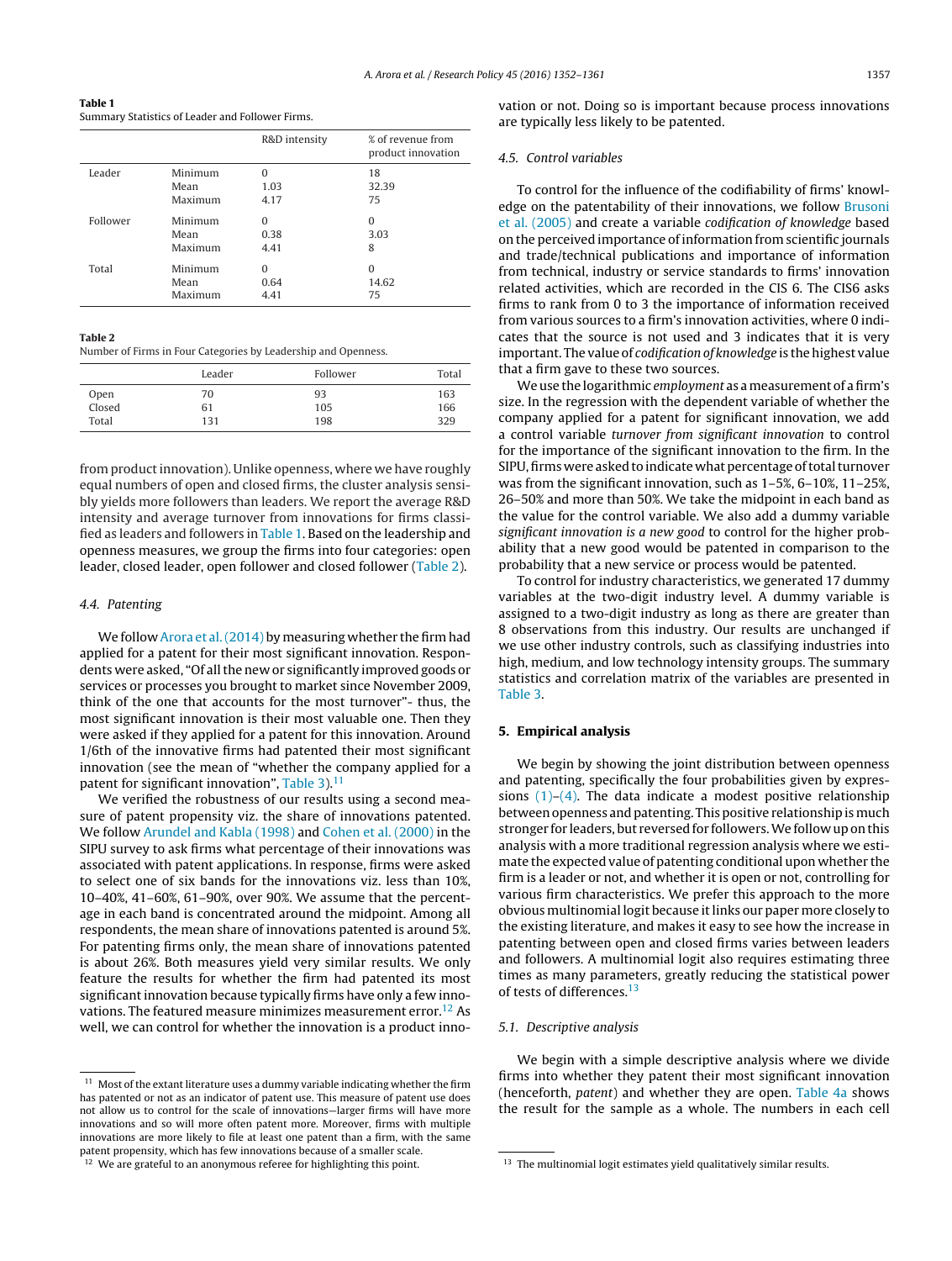## <span id="page-6-0"></span>**Table 3**

Summary statistics and correlation matrix.

|    | Variables                                                       | Number of<br><b>Observations</b> | Mean  | Standard<br>Deviation | Min  | Max    |         |         |         |         |         |         |      |         |      |
|----|-----------------------------------------------------------------|----------------------------------|-------|-----------------------|------|--------|---------|---------|---------|---------|---------|---------|------|---------|------|
|    |                                                                 |                                  |       |                       |      |        |         | 2       | 3       | 4       | 5       | 6       |      | 8       | 9    |
|    | Innovator applied for a<br>patent for significant<br>innovation | 328                              | 15.85 | 36.58                 | 0.00 | 100.00 | 1.00    |         |         |         |         |         |      |         |      |
|    | Open leader                                                     | 329                              | 0.21  | 0.41                  | 0.00 | 1.00   | 0.15    | 1.00    |         |         |         |         |      |         |      |
| 3. | Closed leader                                                   | 329                              | 0.19  | 0.39                  | 0.00 | 1.00   | $-0.05$ | $-0.25$ | 1.00    |         |         |         |      |         |      |
| 4  | Open follower                                                   | 329                              | 0.28  | 0.45                  | 0.00 | 1.00   | $-0.05$ | $-0.33$ | $-0.31$ | 1.00    |         |         |      |         |      |
| 5. | Closed follower                                                 | 329                              | 0.32  | 0.47                  | 0.00 | 1.00   | $-0.05$ | $-0.35$ | $-0.32$ | $-0.42$ | 1.00    |         |      |         |      |
| 6  | Log employment                                                  | 329                              | 4.01  | 1.40                  | 1.39 | 9.83   | 0.12    | $-0.04$ | $-0.01$ | 0.10    | $-0.06$ | 1.00    |      |         |      |
|    | Codified knowledge                                              | 329                              | 1.31  | 1.07                  | 0.00 | 3.00   | 0.10    | 0.22    | $-0.11$ | 0.25    | $-0.35$ | 0.09    | 1.00 |         |      |
| 8  | Turnover from significant innovation                            | 316                              | 0.14  | 0.20                  | 0.00 | 0.75   | $-0.01$ | 0.29    | 0.07    | $-0.17$ | $-0.15$ | $-0.07$ | 0.04 | 1.00    |      |
| 9  | Significant innovation is a new good                            | 329                              | 0.60  | 0.49                  | 0.00 | 1.00   | 0.22    | 0.26    | 0.00    | $-0.09$ | $-0.14$ | $-0.03$ | 0.06 | $-0.07$ | 1.00 |

#### **Table 4a**

Openness and patenting of focal innovation: all firms.

|        | Patent | Not Patent | Total |
|--------|--------|------------|-------|
| Open   | 30     | 133        | 163   |
|        | 9.15%  | 40.55%     | 49.7% |
| Closed | 22     | 143        | 165   |
|        | 6.71%  | 43.6%      | 50.3% |
| Total  | 52     | 276        | 328   |
|        | 15.85% | 84.15%     | 100%  |

#### **Table 4b**

Openness and patenting of focal innovation: leaders.

|        | Patent | Not Patent | Total  |
|--------|--------|------------|--------|
| Open   | 18     | 52         | 70     |
|        | 13.85% | 40%        | 53.85% |
| Closed | 7      | 53         | 60     |
|        | 5.38%  | 40.77%     | 46.15% |
| Total  | 25     | 105        | 130    |
|        | 19.23% | 80.77%     | 100%   |

#### **Table 4c**

Openness and patenting of focal innovation: followers.

|        | Patent | Not Patent | Total  |
|--------|--------|------------|--------|
| Open   | 12     | 81         | 93     |
|        | 6.06%  | 40.91%     | 46.97% |
| Closed | 15     | 90         | 105    |
|        | 7.58%  | 45.45%     | 53.03% |
| Total  | 27     | 171        | 198    |
|        | 13.64% | 86.36%     | 100%   |
|        |        |            |        |

are the counts of the firms in each category, and their share in the total sample. These correspond to the joint probabilities of openness and patenting. Note that there is a modest positive association between openness and patenting. For instance, overall about 16% of innovators patent, whereas over 22.5% of open innovators patent.

To relate this to the model developed in Section [3,](#page-3-0) we note that [Pr(open & patent) – Pr(open & no patent)] − [Pr(closed & patent) − Pr(closed & no patent)] = [9.15%- 40.55%] − [6.71% − 43.60%] = 5.49% consistent with the notion that overall patenting and openness are positively associated.

Tables 4b and 4c show the same results separately for technology leaders and followers respectively. In Table 4b we see clearly that the positive association between patenting and collaboration is much stronger than average in the case of technology leaders. Table 4c shows virtually no relationship between patenting and openness for followers. In other words, these simple descriptive findings suggest that for leaders, spillover prevention dominates

#### **Table 4d** Percentage of firms patenting focal innovation.

|                   | Leader               | Follower          | Leader minus follower |
|-------------------|----------------------|-------------------|-----------------------|
| Open              | 25.71<br>(5.26)      | 12.90<br>(3.50)   | $12.81**$<br>(6.09)   |
| Closed            | 11.67<br>(4.18)      | 14.29<br>(3.43)   | $-2.62$<br>(5.53)     |
| Open minus Closed | $14.05***$<br>(6.88) | $-1.38$<br>(4.91) |                       |

Note: The numbers in parentheses are standard errors. \*\*\* denotes a significance level of 1%, \*\* denotes a significance level of 5%, \* denotes a significance level of 10%.

organizational openness, whereas the two forces appear to largely balance each other for followers.

Table 4d summarizes this point by showing the conditional probabilities, which much of the literature has implicitly focused on. The difference in patenting between open and closed firms varies between leaders and followers. We see that E(patent |open leader) is nearly 26% while E(patent | closed leader) is less than 12%; Open leaders are twice as likely to patent as close leaders. Instead, E(patent | open follower) is 13% whereas E(patent | closed follower) is 14%; open followers are slightly less likely to patent than close followers, although the difference is not statistically significant.

These patterns are consistent with our theoretical argument that leaders are more vulnerable to spillovers. Thus, when leaders collaborate in innovation they are more likely to use patents than when they innovate internally, and this difference is large and statistically significant. However, when followers collaborate in innovation, they are not more likely to patent than when they innovate internally.

## 5.2. Regression analysis

The simple differences in conditional means do not control for a variety of other factors, such as scale and industry characteristics. Accordingly, we estimate the expectation of whether the firm patents its most significant innovation conditional on the firm type (e.g., open leader, closed leader, open follower, closed follower), as well as a variety of firm characteristics and industry dummies. The most straightforward way of doing so is through a linear regression specification; the estimated regression coefficients are the conditional means we theorize about. Probits or logits yield very similar results.

Since we are using the coefficients of the regression equation on the four groups (open leader, closed leader, open follower and closed follower) as a measure of conditional mean of patenting, the statistical significance of the coefficient is less important for our analysis than the difference in coefficient values across the groups. Thus, we report in [Table](#page-7-0) 5b the results on a number of F-tests which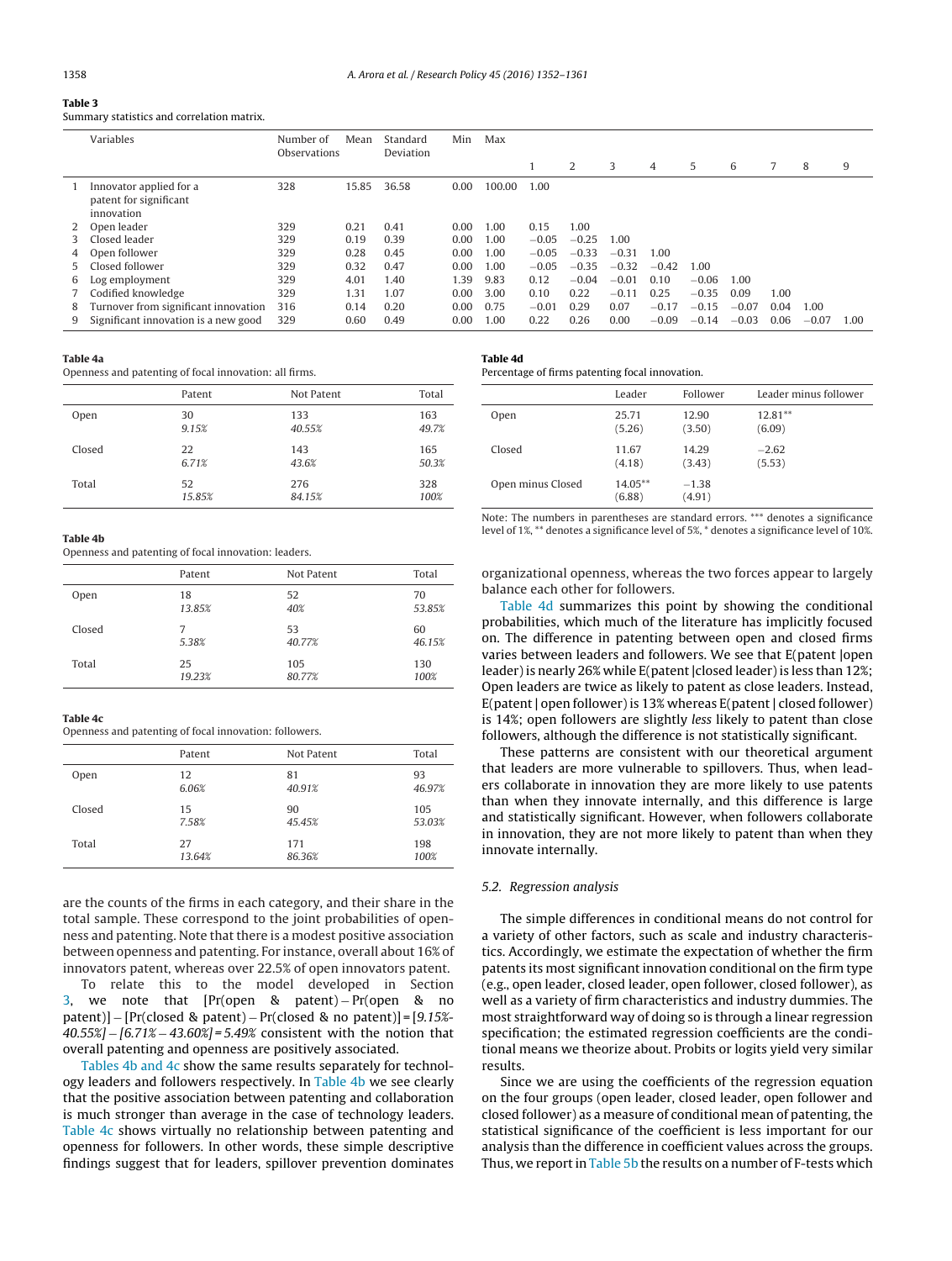#### <span id="page-7-0"></span>**Table 5a**

OLS regression. Dependent variable = 1 if Innovator applied for a patent for significant innovation.

|                                      | (1)                     | (2)                      | (3)                      | (4)                      | (5)                      |
|--------------------------------------|-------------------------|--------------------------|--------------------------|--------------------------|--------------------------|
| Open leader                          | 25.71<br>(5.26)         | 22.01<br>(8.10)          | 13.54<br>(9.94)          | 12.64<br>(10.70)         | 2.66<br>(11.29)          |
| Closed leader                        | 11.67<br>(4.17)         | 10.75<br>(6.98)          | 2.19<br>(9.52)           | 2.05<br>(9.99)           | $-5.73$<br>(9.97)        |
| Open follower                        | 12.90<br>(3.50)         | 10.08<br>(7.04)          | 1.41<br>(8.88)           | $-0.80$<br>(9.75)        | $-7.26$<br>(10.15)       |
| Closed follower                      | 14.29                   | 14.78<br>(6.59)          | 6.69<br>(9.01)           | 6.14<br>(9.69)           | $-0.26$<br>(9.69)        |
| Log employment                       |                         |                          | 2.20<br>(1.67)           | 2.29<br>(1.73)           | 2.54<br>(1.70)           |
| Codification of knowledge            |                         |                          |                          | 2.00<br>(2.27)           | 2.10<br>(2.23)           |
| Turnover from significant innovation |                         |                          |                          | $-3.85$<br>(10.92)       | $-0.28$<br>(10.82)       |
| Significant innovation is a new good |                         |                          |                          |                          | 10.33<br>(4.14)          |
| 17 industry dummies                  | N <sub>o</sub>          | Yes                      | Yes                      | Yes                      | Yes                      |
| N<br>R <sup>2</sup><br>F-statistic   | 328<br>0.18<br>15.66*** | 328<br>0.26<br>$3.28***$ | 328<br>0.26<br>$3.19***$ | 316<br>0.27<br>$2.90***$ | 316<br>0.28<br>$2.85***$ |

#### **Table 5b**

Size and F-Statistics for difference in estimated coefficients.

|                                                                                                                                  |            | F Statistics for difference in estimated coefficients in the OLS model |           |           |          |         |
|----------------------------------------------------------------------------------------------------------------------------------|------------|------------------------------------------------------------------------|-----------|-----------|----------|---------|
|                                                                                                                                  |            | (1)                                                                    | (2)       | (3)       | (4)      | (5)     |
| HO: coefficient of open leader = coefficient of closed leader                                                                    | Difference | 14.05                                                                  | 11.26     | 11.35     | 10.59    | 8.39    |
|                                                                                                                                  | F-value    | $4.38**$                                                               | $2.89*$   | $2.95*$   | 2.27     | 1.37    |
| H0: coefficient of open leader = coefficient of open follower                                                                    | Difference | 12.81                                                                  | 11.93     | 12.13     | 13.44    | 9.92    |
|                                                                                                                                  | F-value    | $4.12**$                                                               | $3.55*$   | $3.74***$ | $4.12**$ | 2.16    |
| H0: coefficient of closed leader = coefficient of closed follower                                                                | Difference | $-2.62$                                                                | $-4.03$   | $-4.5$    | $-4.09$  | $-5.47$ |
|                                                                                                                                  | F-value    | 0.23                                                                   | 0.55      | 0.67      | 0.54     | 1.02    |
| H0: coefficient of open follower = coefficient of closed follower                                                                | Difference | $-1.39$                                                                | $-4.7$    | $-5.28$   | $-6.94$  | $-7.0$  |
|                                                                                                                                  | F-value    | 0.08                                                                   | 0.91      | 1.20      | 1.66     | 1.75    |
| H0: coefficient of open leader – coefficient of closed leader = coefficient<br>of open follower – coefficient of closed follower | Difference | 15.43                                                                  | 16.63     | 16.63     | 17.53    | 15.39   |
|                                                                                                                                  | F-value    | $3.45*$                                                                | $3.95***$ | $4.34***$ | $4.52**$ | $3.47*$ |

Note: The numbers in parentheses are robust standard errors. These tests have been performed on the regression coefficients reported in corresponding columns of Table 5a. \*\*\* denotes a significance level of 1%, \*\* denotes a significance level of 5%, \* denotes a significance level of 10.

tests the equivalence of the conditional mean for patenting. Each column of Table 5b corresponds to a column of reported coefficients in Table 5a. We also examine whether the difference in patenting between open and closed leaders is greater than the corresponding difference in patenting among followers. Formally, we test that the "difference in difference" is positive and significant and the twotailed test of this hypothesis is reported in the last row of Table 5b.

Tables 5a and 5b show that the patterns shown in [Tables](#page-6-0) 4a–4c hold even after controlling for firm and technology characteristics, and industry fixed effects. In the first column of Table 5a, we regress the four choices of firms against the use of patents to protect their most significant innovation and do not include any industry dummies or firm controls. Column 1 in Table 5b thus reproduces the specification implied by [Table](#page-6-0) 4d. We see that E(patent  $|open|_L - E(paten t |closed)_L = 25.71 - 11.67 = 14.05$ , which is both large and statistically significant, as shown in the first row of Table 5b. Following our discussion in Section [3,](#page-3-0) we infer that  $x'_1 + y'_1 > 0$  (Proposition 1a).

Similarly, we find that  $E$ (patent  $|open)L - E$ (patent |open)F = 12.8, also large and statistically significant. Inclusion of additional controls does not change this result very much (see second row of Table 5b). Following the discussion in Section [3](#page-3-0) (Proposition 2b), we infer that  $(V_L + x_L' + y_L') - V_F + x_F' + y_F' > 0$ . However, we also find that E(patent  $|closed\rangle_L - E$ (patent  $|closed\rangle_F$ is −2.62, but statistically insignificant. As formally demonstrated in Proposition 2a, this implies that  $V_{L} = V_{F}$ . As well, E(patent |open)  $_F$  – E(patent |closed)<sub>F</sub> is slightly negative, but statistically insignificant, at −1.38. According to Proposition 1b, this implies  $X'_{F} + Y'_{F} = 0.$ 

Consistent with these findings, the change in patenting for followers that collaborate compared to followers that do not collaborate is significantly smaller than for leaders.i.e., {E(patent  $open)_L - E(patent \quad [closed)_L] - {E(patent \quad [open)_F - E(patent$  $|closed\rangle_F$  = 15%, which is both large (recall that mean patenting rate is only slightly larger than 15%) and statistically significant, as can be seen in the last row of Table 5b.

Column 2 shows that including 17 industry fixed effects has only a slight effect on the differences in the conditional means. The difference in patenting rates between open and closed leaders decreases from about 14% to about 11% once industry effects are included. However, the difference in patenting rates between open and closed followers becomes more negative (increases in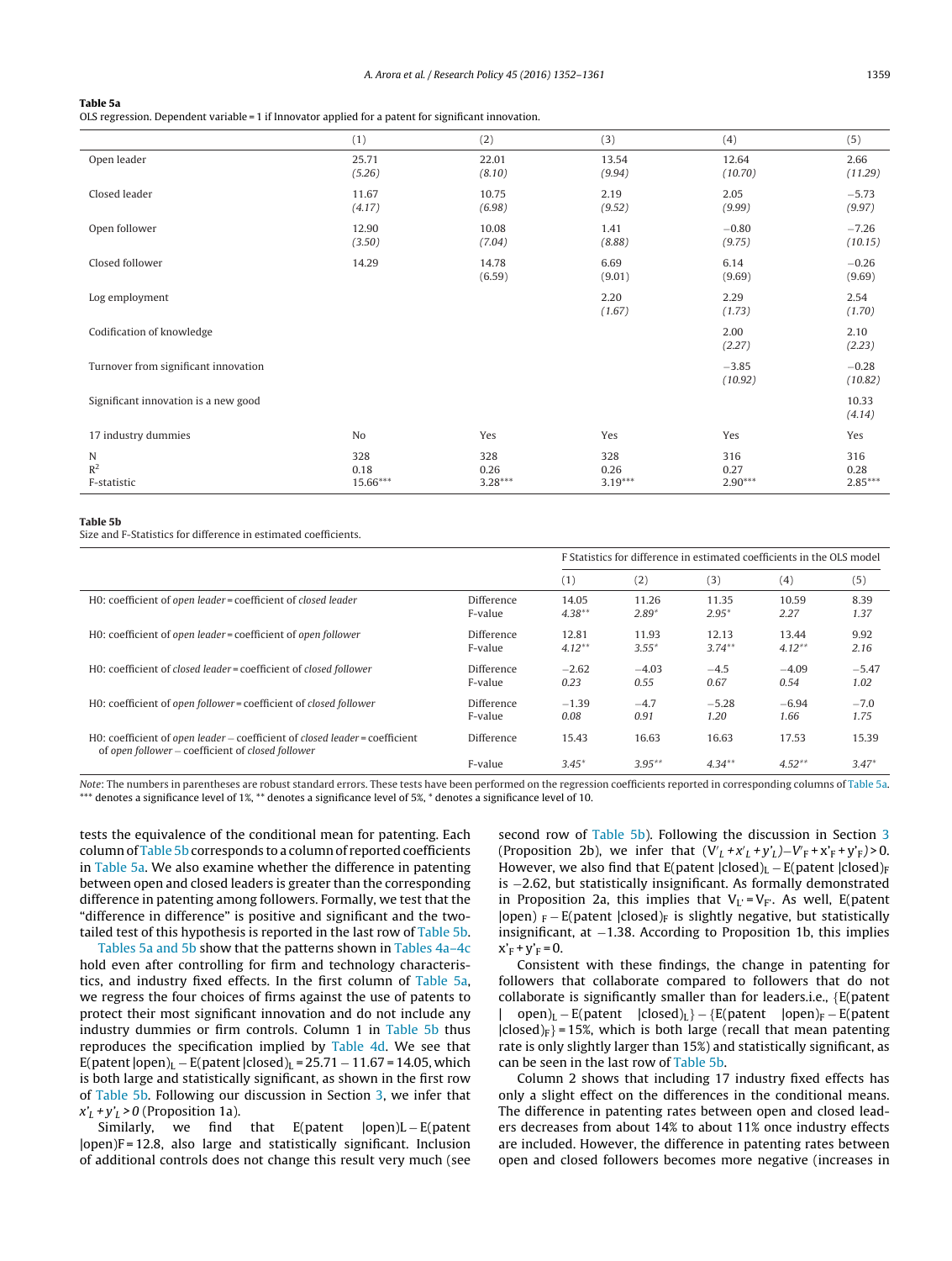<span id="page-8-0"></span>absolute value), from −1.4% to about −4.7%. As a result, the "difference in difference" also increases slightly from 15.4% to 16.0%. This difference in difference is statistically significant and quantitatively large, equal to the mean rate of patenting in the sample as a whole.

Columns 3 and 4 progressively add controls for firm size, codification of knowledge and percentage of turnover from significant innovation. Although the differences in conditional means remain more stable, the precision of the estimates falls as standard errors increase. For instance, in Column 3, the differences in patenting rates between open and closed leaders is about 11.4%, whereas the difference between open and closed followers is nearly −5.3%. The difference in difference actually increases to 16.6% (compared to 16.0% with only industry effects). Column 5 additionally controls for whether the significant innovation is a good (henceforth, a product innovation), rather than a service or process. Product innovations are more likely to be patented [\(Cohen](#page-9-0) et [al.,](#page-9-0) [2000\).](#page-9-0) Compared to processes, products are harder to protect through secrecy but infringement of product patents is easier to detect and litigate. Further, recall from [Table](#page-6-0) 3 that leaders are more likely to introduce product innovations. Indeed, we find that product innovations are more likely to be patented, and controlling for the nature of the innovation, significantly reduces the size of the estimated coefficients for both open and closed leaders. However, the difference in patenting rates between open and closed leaders decreases only slightly to 8.4%. The difference between open and closed followers is −7.0%, so that the difference-in-difference is 15.4%, which is similar in magnitude to the other specifications and statistically significant as well.

In sum, we find that open leaders patent more than closed leaders, and that open leaders patent more than open followers. However, closed leaders patent at similar rates as closed followers and open followers. It follows that the association between openness and patenting is positive and significant for leaders, and is significantly larger than the association between openness and patenting for followers. From this, using our framework we infer that for UK CIS6 firms  $x'_L + y'_L$  is positive and  $x'_F + y'_F = 0$ . These relationships imply that leaders are vulnerable to spillovers while collaborating and this concern outweighs any potential benefits from attracting collaborators and enhancing the efficiency of collaboration. By contrast, for followers any concerns about spillovers of background knowledge appear to be balanced by benefits from openness in terms of enhancing the efficiency of collaboration. Interestingly, we also find that  $V_L$  =  $V_F$  which suggests that both leaders and followers have similar valuations for the traditional benefits of patents.

## **6. Conclusion**

This paper has revisited the "paradox of openness", which describes a trade-off when firms open up to outsiders to generate knowledge may weaken the firm's power to capture knowledge. Associated with this paradox, there are two opposing theoretical hypotheses. On the one hand, firms are more likely to seek external collaborators if they can protect their innovation by patents, and more generally, can guard against unintended knowledge spillovers to partners. We call it the "spillover prevention" theory. In this view, we expect to see a positive correlation between patenting and openness. On the other hand, patenting and exclusivity makes a firm less efficient in developing collaborative innovations, and hence also, a less attractive partner. We dub this the "organizational openness" theory. It implies a negative relationship between patenting and openness.

In this paper we start from the premise that both patenting and openness are jointly determined, and therefore, one cannot use a causal inference approach, common in this literature. We therefore develop a simple empirical framework that incorporates the joint determination of both variables. We argue that the relationship between patenting and openness is contingent on the technological and innovation leadership of firms. Firms will make different choices about being open and about patenting depending upon whether they are technically superior to their rivals. We use our framework to derive the empirical implications of this contingency for the relationship between patenting and openness. We test this empirically, using a novel survey of a sample of over 325 innovative firms that were also covered in the sixth wave of the UK Community Innovation Survey.

We conclude that the trade-off between openness and patenting is resolved differently by different types of firms. Leading firms are more vulnerable to unintended knowledge spillovers during collaboration as compared to followers, and consequently, we find that the increase in patenting due to openness is higher for leaders than for followers. Followers, with incremental innovations that benefit less from patenting and with little proprietary technology and knowhow, may be less willing to patent because it makes them a less attractive open partner and perhaps also less able to derive value from collaboration.

Our model was simple as it enabled us to work with the firm level data we have. However, it is plausible that firms may lead in some areas but follow in others. Indeed collaboration works because firms have strengths in complementary technologies and pooling resources can help both firms to gain from the others' expertise. Is the relationship between openness and patenting best analysed at the project level rather than the firm level? And if so, how do the choices in one project affect those in future projects? Answering these questions requires refining the simple theoretical model developed here. It also requires as well as more disaggregated innovation project-level data, which we currently lack. We hope however that our paper stimulates additional research on this and other dimensions of the tradeoff between appropriability and openness.14

## **Appendix A.**

The following relationships are useful, and have been derived in the text.

 $Pr(Patent|open)_L = exp(V'_L + x'_L + y'_L)/(1 + exp(V'_L + x'_L + y'_L))$ 

 $Pr(Patent|closed)_L = exp(V'_{L})/(1 + exp(V'_{L}))$ 

 $Pr(Patent|open)_F = exp(V'_{F} + x'_{F} + y'_{F})/(1 + exp(V'_{F} + x'_{F} + y'_{F}))$ 

 $Pr(Patent|closed)_F = exp(V'_{F})/(1 + exp(V'_{F}))$ 

**Proposition 1a.** E(Patent  $|open\rangle_L$  > E(Patent  $|close\rangle_L$  iff  $x'_L + y'_L$  > 0 **Proposition 1b.**  $E(Paten t | open)_F \leq E(Paten t | closed)_F$  iff  $x'_F + y'_F \leq 0$ 

Proof of Proposition 1

 $E(Patent|open)_L - E(Patent|closed) = Pr(Patent|open)_L$ − Pr(Patent|closed)L

$$
= \frac{\left(\exp(V_{L} + x_{L}' + y_{L}') - \exp(V_{L}')\right)}{\left(1 + \exp(V_{F} + x_{F}' + y_{F}')\right(1 + \exp(V_{L}'))}
$$

<sup>&</sup>lt;sup>14</sup> We are grateful to an anonymous reviewer for raising this point.